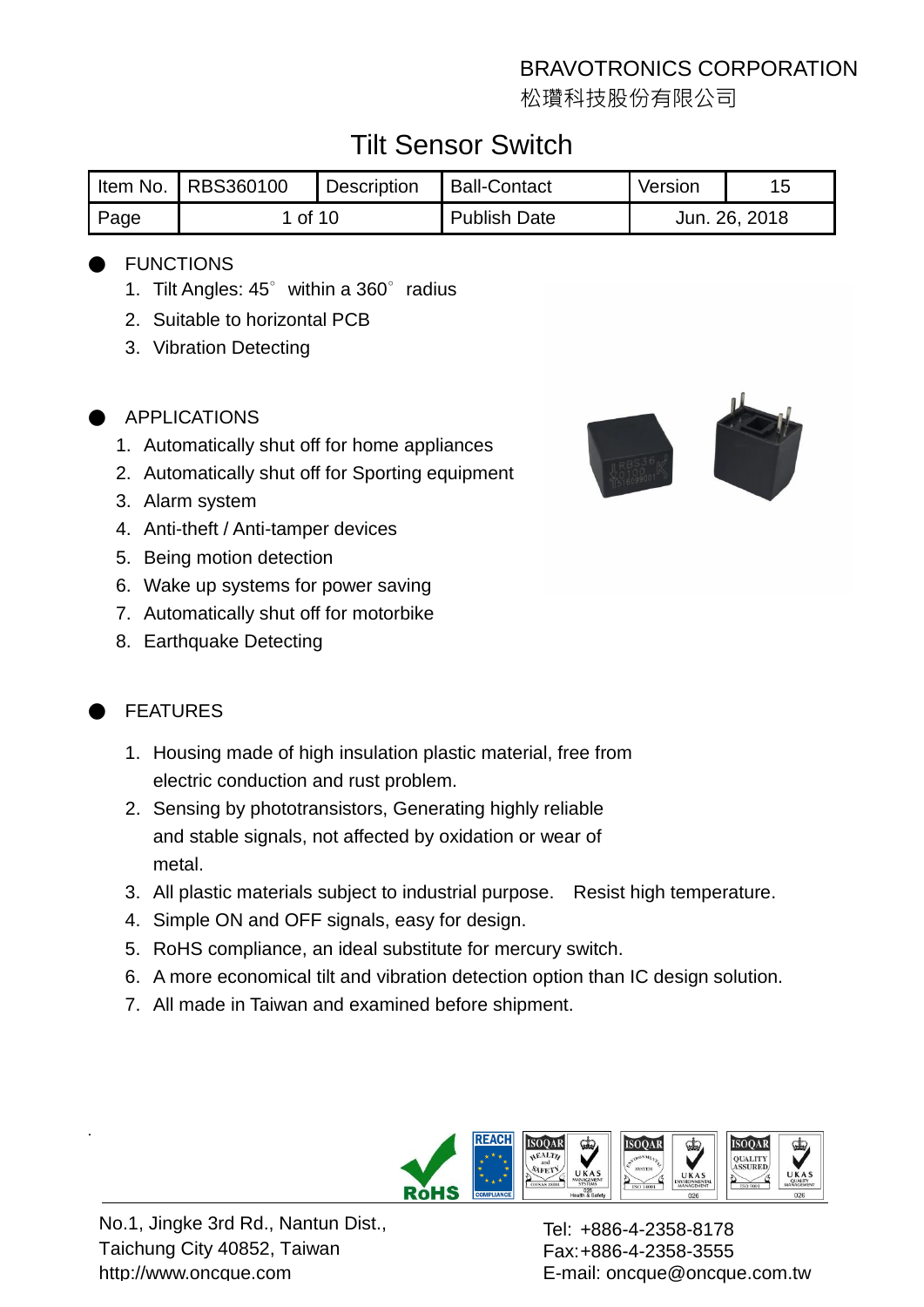松瓚科技股份有限公司

# Tilt Sensor Switch

|      | I Item No.   RBS360100 | <b>Description</b> | Ball-Contact        | Version | 15            |
|------|------------------------|--------------------|---------------------|---------|---------------|
| Page | 2 of 10                |                    | <b>Publish Date</b> |         | Jun. 26, 2018 |

### **PATENTS**

- 1. Taiwan Patent No. M 420033
- 2. Taiwan Patent No. M 450817
- 3. Taiwan Patent No. I 553684
- 4. Taiwan Patent No. I 451463
- 5. China Patent No. ZL 201120339658.7
- 6. China Patent No. ZL 201220539712.7
- 7. China Patent No. ZL 201210017866.4
- 8. China Patent No. ZL 201210402905.2
- 9. U.S.A. Patent No. US 8,927,919,B2
- 10. U.S.A. Patent No. US 9,154,129 B2



No.1, Jingke 3rd Rd., Nantun Dist., Taichung City 40852, Taiwan http://www.oncque.com

.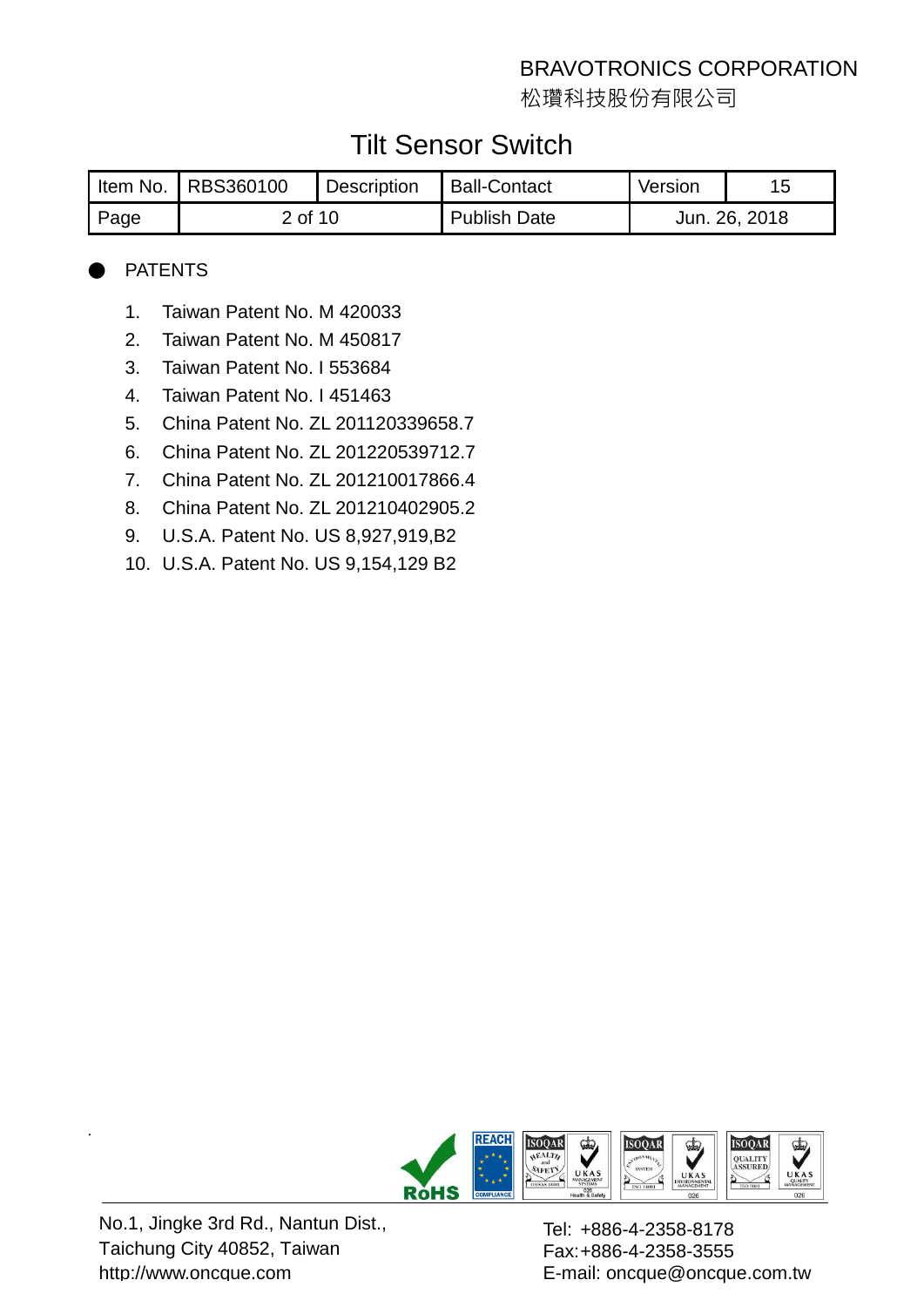松瓚科技股份有限公司

# Tilt Sensor Switch

|      | Item No.   RBS360100 | <b>Description</b> | <b>Ball-Contact</b> | Version       |  |
|------|----------------------|--------------------|---------------------|---------------|--|
| Page | 3 of 10              |                    | <b>Publish Date</b> | Jun. 26, 2018 |  |

DIMENSIONS / OPERATION / P.C.B. LAYOUT (Unit: mm, Tolerance: ±0.25mm)

Fig. 1





No.1, Jingke 3rd Rd., Nantun Dist., Taichung City 40852, Taiwan http://www.oncque.com

.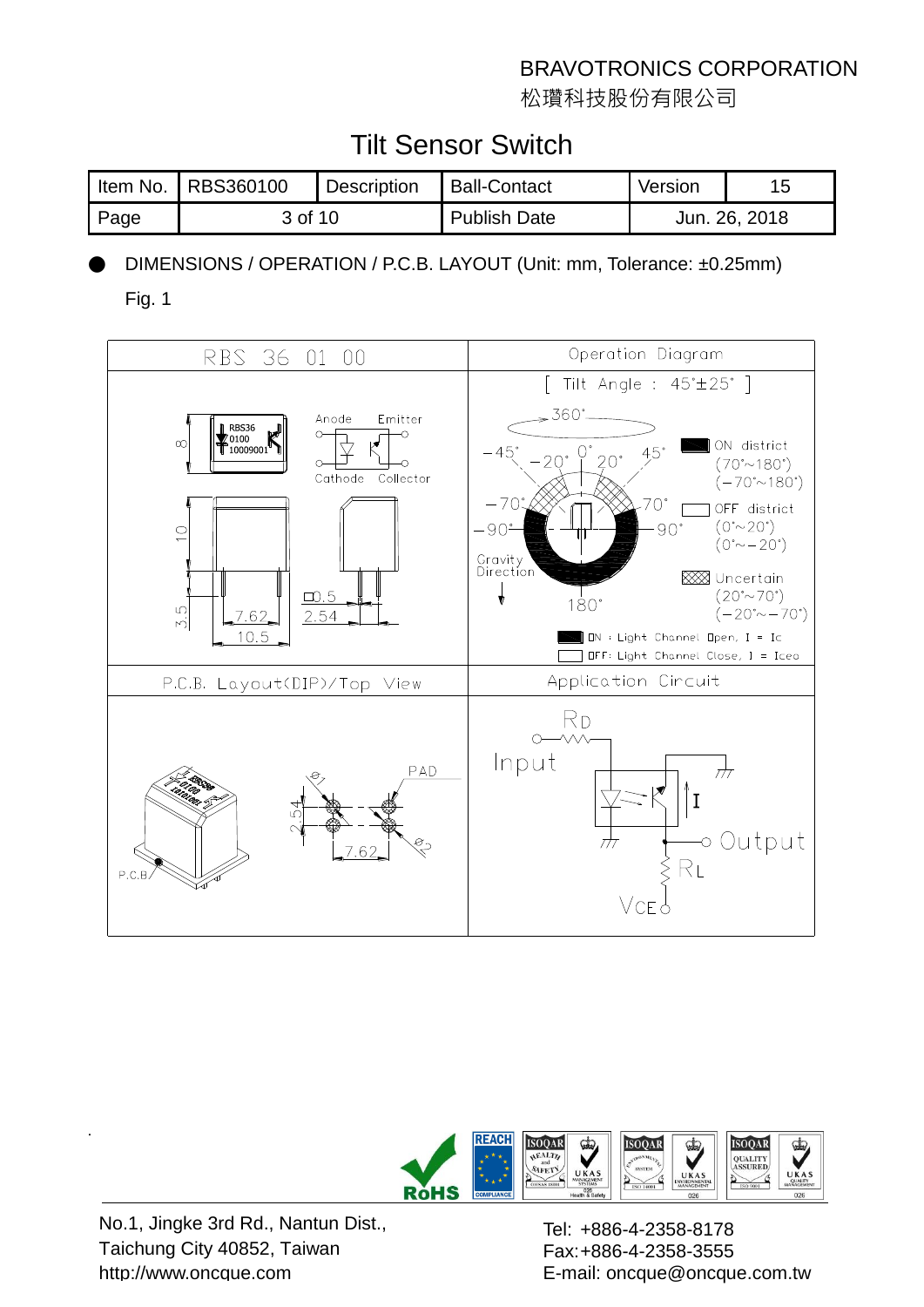松瓚科技股份有限公司

# Tilt Sensor Switch

|      | Item No.   RBS360100 | <b>Description</b> | <b>Ball-Contact</b> | Version       |  |
|------|----------------------|--------------------|---------------------|---------------|--|
| Page | 4 of 10              |                    | <b>Publish Date</b> | Jun. 26, 2018 |  |

### **Current/Voltage Suggested**

| Input Current (mA) | Operating Voltage (V) | Condition                                              |
|--------------------|-----------------------|--------------------------------------------------------|
| 10                 | 3.3                   | $Vce = 3.3V$<br>$R_D=200$ ohm<br>$R_{L}$ =15K ohm      |
| 10                 | 5                     | $VCE=5V$<br>R <sub>D</sub> =390 ohm<br>$R_l = 22K$ ohm |

\*Please refer to above Application Circuit for designing electrical circuit.

## Absolute Maximum Rating (Ta=25°C)

|                              | <b>Item</b>                        | Symbol                  | Rating          | Unit            |
|------------------------------|------------------------------------|-------------------------|-----------------|-----------------|
|                              | <b>Power Dissipation</b>           | Pd                      | 75              | mW              |
|                              | Reverse Voltage                    | $V_{R}$                 | 5               | V               |
| Input                        | <b>Forward Current</b>             | IF                      | 50              | mA              |
|                              | Peak Forward Current (*1)          | <b>IFP</b>              | 1               | A               |
|                              | <b>Collector Power Dissipation</b> | $P_{\rm C}$             | 100             | mW              |
|                              | <b>Collector Current</b>           | lc.                     | 20              | mA              |
| Output                       | C-E Voltage                        | <b>V</b> <sub>CEO</sub> | 30              | V               |
|                              | E-C Voltage                        | <b>VECO</b>             | 5               | V               |
| <b>Operating Temperature</b> | <b>Topr</b>                        | $-25 - +85$             | $\rm ^{\circ}C$ |                 |
| <b>Storage Temperature</b>   | <b>Tstg</b>                        | $-40 - +85$             | $^{\circ}C$     |                 |
| Soldering Temperature (*2)   |                                    | Tsol                    | 260             | $\rm ^{\circ}C$ |

(\*1) tw=100 μSec., T=10 mSec.

 $(*2)$  t=5 Sec

.



No.1, Jingke 3rd Rd., Nantun Dist., Taichung City 40852, Taiwan http://www.oncque.com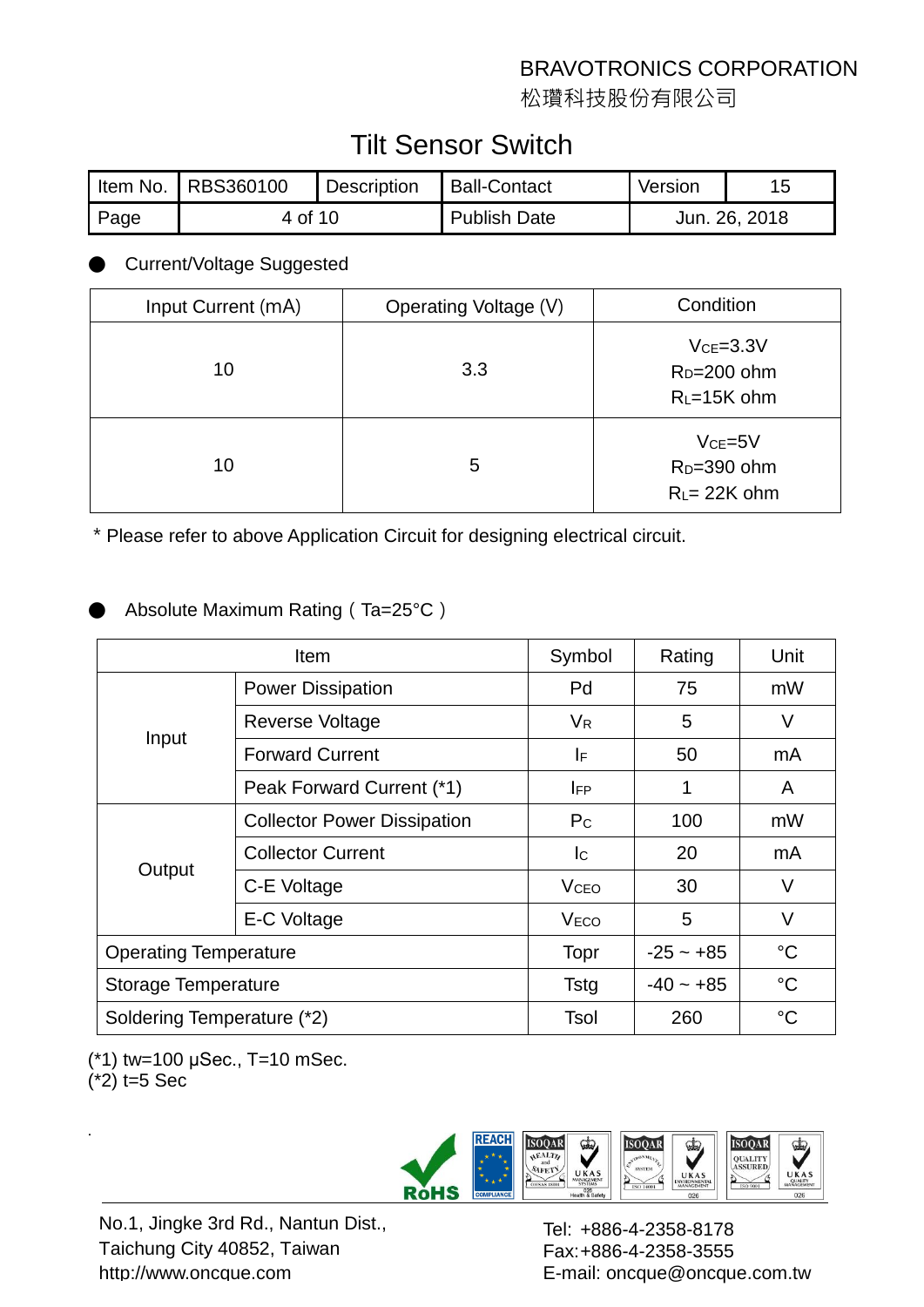松瓚科技股份有限公司

# Tilt Sensor Switch

| Item No. | RBS360100 | <b>Description</b> | <b>Ball-Contact</b> | Version       |  |
|----------|-----------|--------------------|---------------------|---------------|--|
| Page     | 5 of 10   |                    | <b>Publish Date</b> | Jun. 26, 2018 |  |

## Electrical Optical Characteristics (Ta=25°C)

| Parameter                     | Symbol                    | Condition                    | Min. | Typ. | Max.                     | Unit        |
|-------------------------------|---------------------------|------------------------------|------|------|--------------------------|-------------|
| <b>Forward Voltage</b>        | $V_F$                     | $I_F=20mA$                   |      | 1.2  | 1.5                      | V           |
| <b>Reverse Current</b>        | $\mathsf{I}_{\mathsf{R}}$ | $V_R = 5V$                   |      |      | 10                       | μA          |
| Peak Wavelength               | $\lambda p$               | $I_F=10mA$                   |      | 940  | $\overline{\phantom{a}}$ | nm          |
| <b>Dark Current</b>           | Iceo                      | $Vce=10V$                    |      |      | 100                      | μA          |
| <b>C-E Saturation Voltage</b> | $VCE$ (sat)               | $lc=0.25mA$<br>$I_F=20mA$    |      |      | 0.4                      | $\vee$      |
| <b>Light Current</b>          | lc.                       | $VCE=5V$<br>$I_F=20mA$       | 0.5  | 5    |                          | mA          |
| <b>Rise Time</b>              | Tr                        | $lc=0.8mA$<br>$V_{CC} = 30V$ |      | 5    |                          | usec        |
| <b>Fall Time</b>              | <b>Tf</b>                 | $R_L = 1K\Omega$             |      | 5    |                          | <b>µsec</b> |
| <b>Operation Diagram</b>      | θ                         | <b>Fig. 1</b>                | 20   | 45   | 70                       | $\circ$     |



No.1, Jingke 3rd Rd., Nantun Dist., Taichung City 40852, Taiwan http://www.oncque.com

.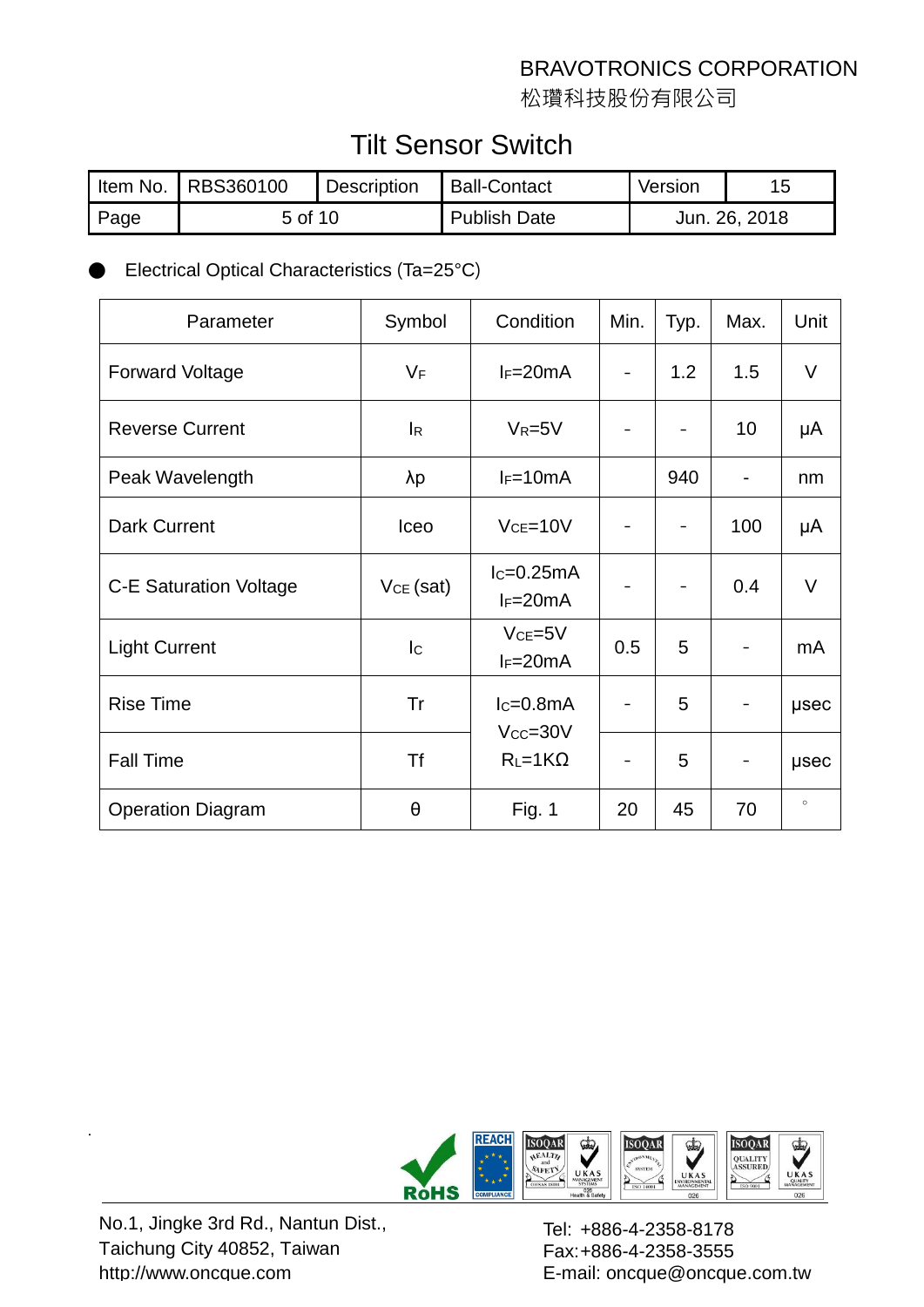松瓚科技股份有限公司

# Tilt Sensor Switch

|        | I Item No.   RBS360100 | <b>Description</b> | Ball-Contact        | Version       |  |
|--------|------------------------|--------------------|---------------------|---------------|--|
| I Page | 6 of 10                |                    | <b>Publish Date</b> | Jun. 26, 2018 |  |

Typical Electrical / Optical Characteristics Curves (Ta=25°C)







#### $Fig.2$ Forward Current VS. Forward Voltage



Fig.4 Collector Current vs. Ambient Temperature





No.1, Jingke 3rd Rd., Nantun Dist., Taichung City 40852, Taiwan http://www.oncque.com

.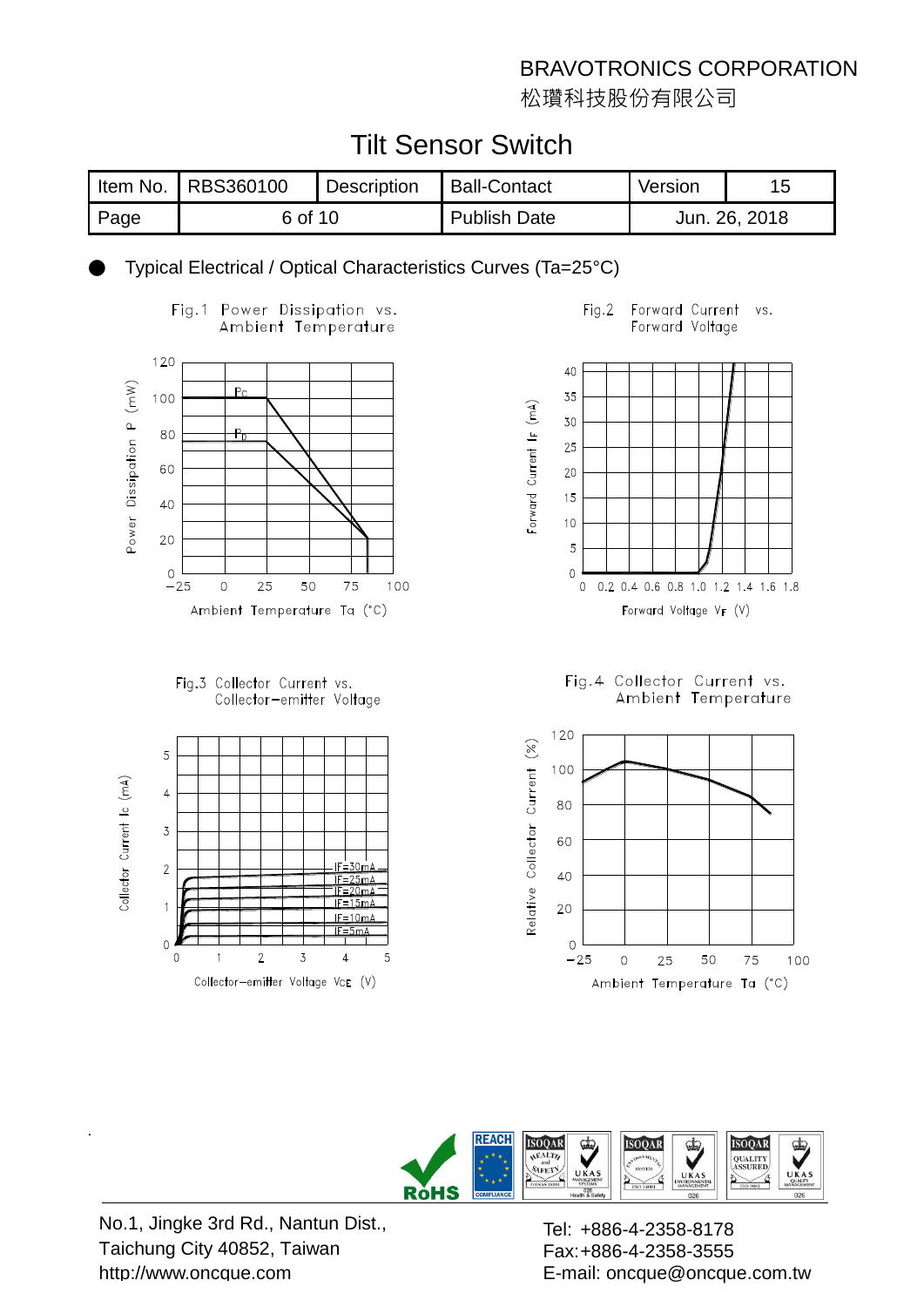松瓚科技股份有限公司

|      | Item No.   RBS360100 | Description | <b>Ball-Contact</b> | Version       |  |
|------|----------------------|-------------|---------------------|---------------|--|
| Page | 7 of 10              |             | <b>Publish Date</b> | Jun. 26, 2018 |  |

# Tilt Sensor Switch

#### Fig.5 Collector-emitter Saturation Voltage vs. Ambient Temperature



Fig.7 Sensing Position Characteristics (Typical)



(Center of Optical axis)



Fig.6 Response Time vs. Load Resistance



Test Circuit for Response Time





No.1, Jingke 3rd Rd., Nantun Dist., Taichung City 40852, Taiwan http://www.oncque.com

.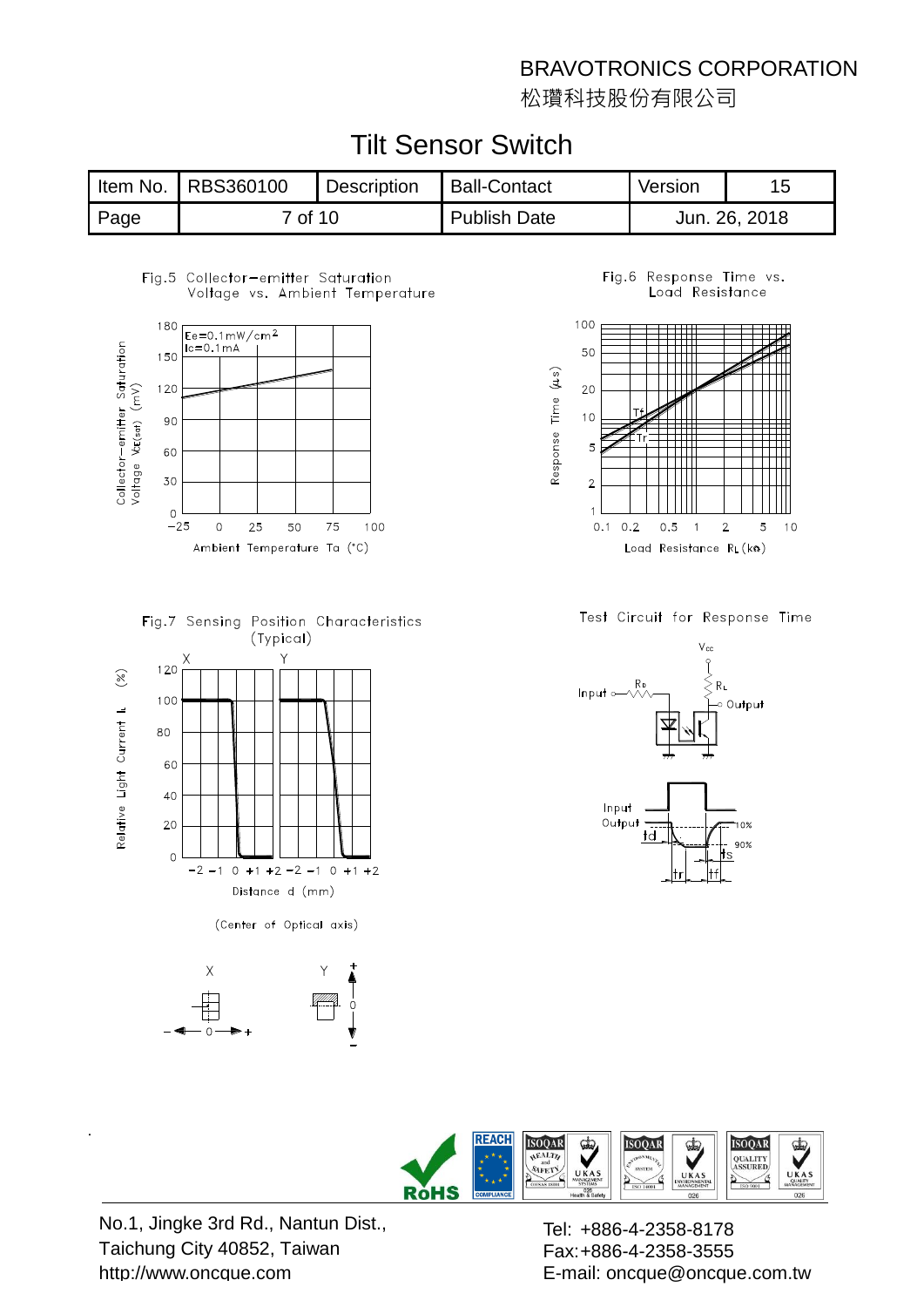松瓚科技股份有限公司

# Tilt Sensor Switch

|      | I Item No.   RBS360100 | Description | <b>Ball-Contact</b> | Version |               |
|------|------------------------|-------------|---------------------|---------|---------------|
| Page | 8 of 10                |             | Publish Date        |         | Jun. 26, 2018 |

#### ● RELIABILITY TEST

#### Reliable Test for RBS3109 Series

|   | <b>Test Item</b>           | Contents                              |
|---|----------------------------|---------------------------------------|
| 2 | <b>Operating Temp</b>      | $-25^{\circ}$ C ~ 85 $^{\circ}$ C     |
| 3 | Storage Temp               | $-40^{\circ}$ C ~ 85 $^{\circ}$ C     |
| 4 | <b>Humidity Test</b>       | 40 °C / 95 %RH                        |
| 5 | <b>Mechanical Test</b>     | 2Hz, horizontal<br>1,000,000 times    |
| 6 | <b>Operation Life Test</b> | IF=20 mA, VcE=5 V<br>TIME: 30,000 hrs |

#### SOLDERING CONDITION

Following soldering conditions are for reference only, please use soldering information that solder paste manufacturer recommends.

| Condition<br>Suitable<br>Production<br><b>Process</b> | Soldering<br>Temperature | <b>Soldering Time</b> | Wattage of<br><b>Manual Soldering</b>                    | Type       |
|-------------------------------------------------------|--------------------------|-----------------------|----------------------------------------------------------|------------|
| <b>Wave Soldering</b>                                 | $260 \pm 5^{\circ}$ C    | $< 5$ seconds max.    |                                                          | <b>DIP</b> |
| <b>Manual Soldering</b>                               | $300 \pm 5^{\circ}$ C    | $<$ 3 seconds max.    | 20W or<br>Temperature-<br>controlled manual<br>soldering | <b>DIP</b> |



No.1, Jingke 3rd Rd., Nantun Dist., Taichung City 40852, Taiwan http://www.oncque.com

.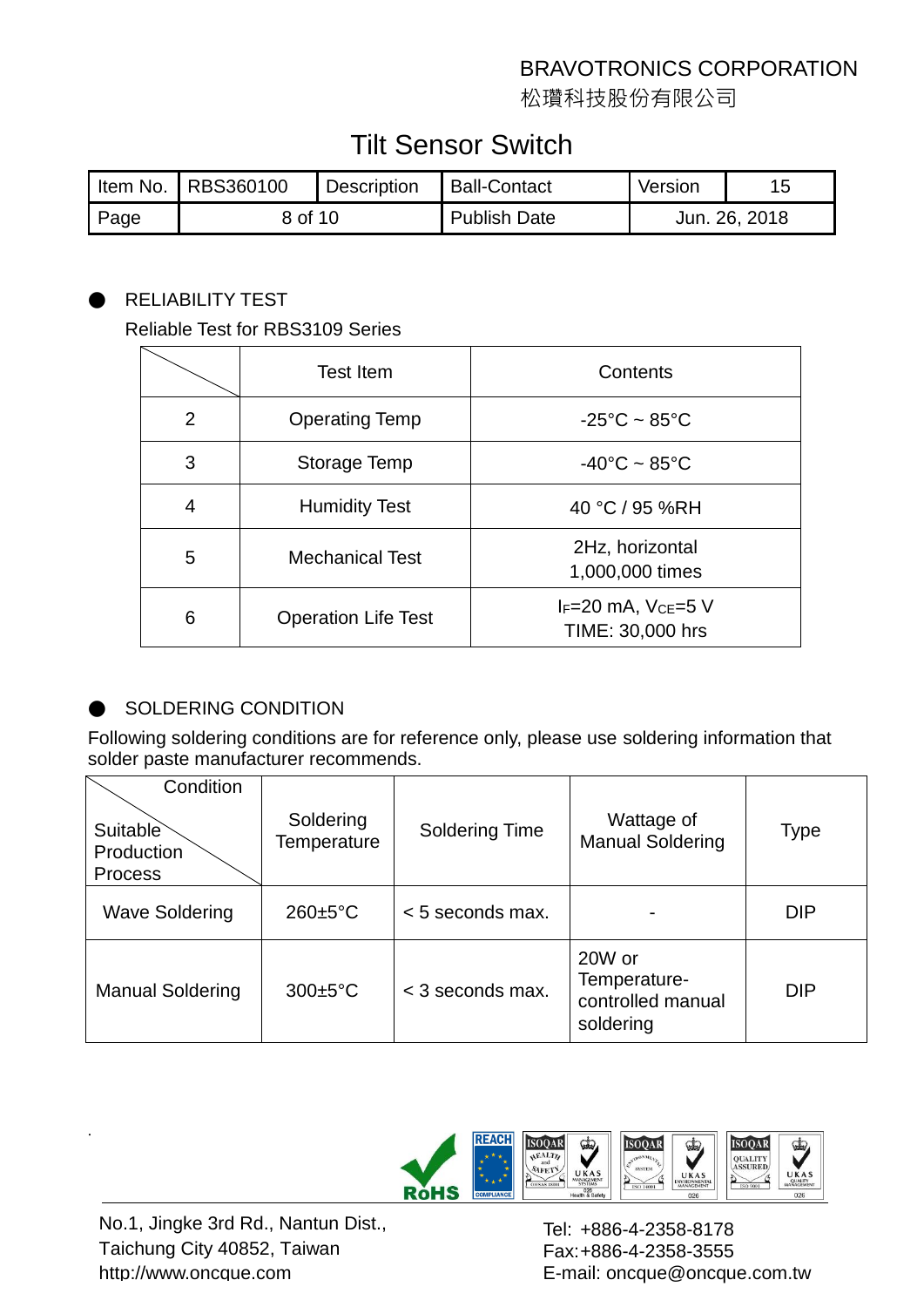松瓚科技股份有限公司

# Tilt Sensor Switch

|      | Item No.   RBS360100 | <b>Description</b> | Ball-Contact        | Version       |  |
|------|----------------------|--------------------|---------------------|---------------|--|
| Page | 9 of 10              |                    | <b>Publish Date</b> | Jun. 26, 2018 |  |

## **PACKAGE**

|           | <b>Part Number</b> | Package   | Quantity | Total          | Dimension (mm) |
|-----------|--------------------|-----------|----------|----------------|----------------|
| RBS360100 | <b>IC Tube</b>     | 48 pcs    | 48 pcs   | 525L*10W*17.5H |                |
|           |                    | Inner box | 84 Tubes | 4,032 pcs      | 539L*130W*130H |
|           |                    | Carton    | 4 Boxes  | 16,128 pcs     | 551L*285W*288H |

#### **※ Package is shown as below for reference!**





No.1, Jingke 3rd Rd., Nantun Dist., Taichung City 40852, Taiwan http://www.oncque.com

.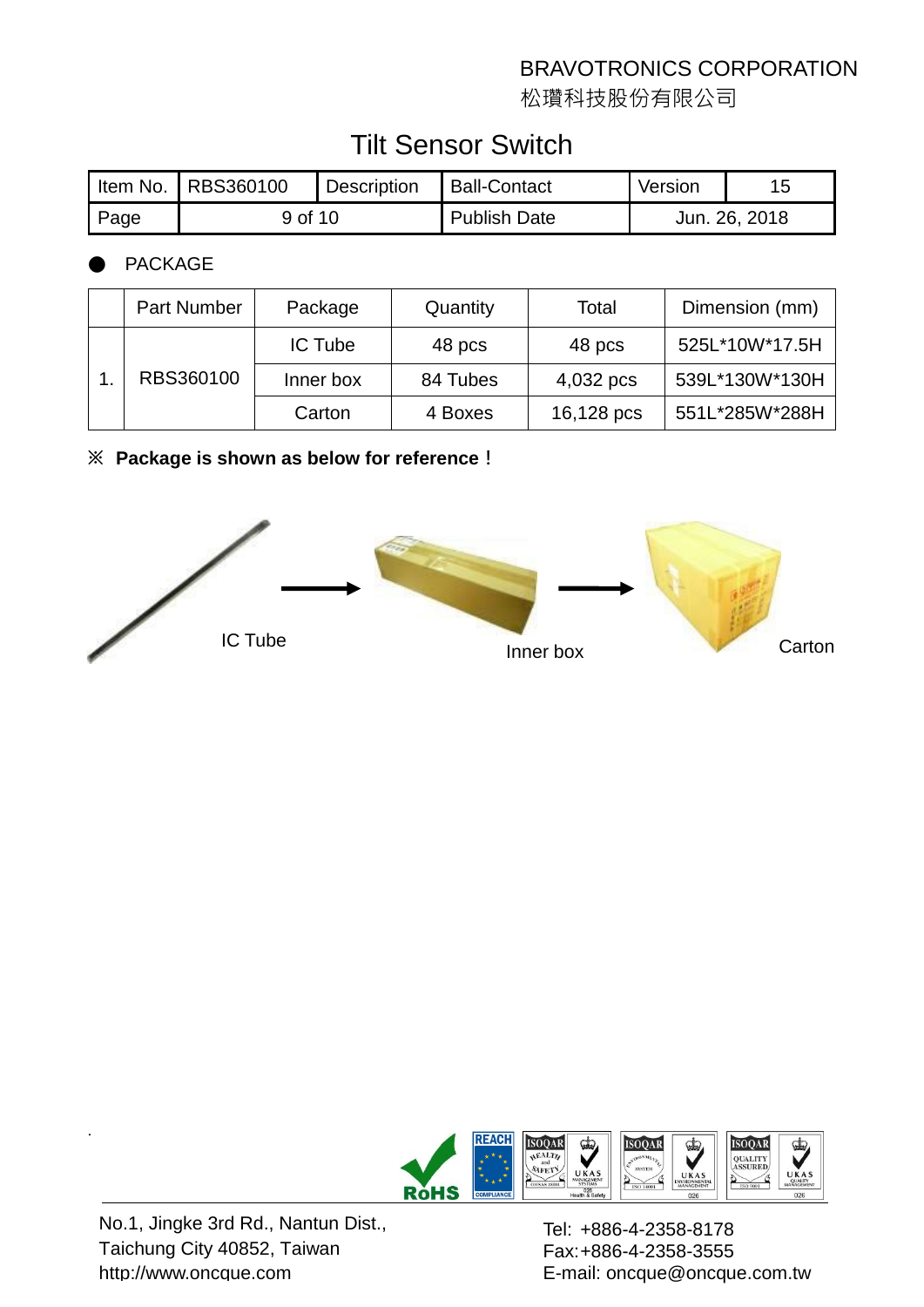松瓚科技股份有限公司

# Tilt Sensor Switch

|      | Item No.   RBS360100 | Description | <b>Ball-Contact</b> | Version       |  |
|------|----------------------|-------------|---------------------|---------------|--|
| Page | 10 of 10             |             | <b>Publish Date</b> | Jun. 26, 2018 |  |

## ● NOTE

- 1. Suggestion for usage: For vibration usage or application, we suggest to add hysteresis for IC.
- 2. For the continued product improvement as one of the company policy, specifications may change or update without notice. The latest information can be obtained through our sales offices. Normally, all products are supplied under our standard conditions.

## PRECAUTIONS FOR USE

- 1. If the products is intended to be used for other endurance equipment requiring higher safety and reliability such as life support system, space and aviation devices, disaster and safety system, it's necessary to make verification of conformity or contact us for the details before using.
- 2. Do not try to clean the switch with a solvent or similar substance after the soldering process.
- 3. Use water-soluble flux may damage the switch.
- 4. Please follow the soldering instruction accordingly, otherwise might lead to defective.
- 5. Do not use switch in the environment of high humidity, because such an environment may cause the leakage current between the terminals.
- 6. Please do not exceed the rated load as there will be a risk of disabling the product function.
- 7. In the circuit, switch should not be near or directly connected with the magnetic component solder joints (for example: relays, transformers, etc.).
- 8. To prevent damaging IR and PT, please make ESD protection, for example: wearing a conductive wrist strap or antistatic gloves during production process, or grounding machinery etc.



No.1, Jingke 3rd Rd., Nantun Dist., Taichung City 40852, Taiwan http://www.oncque.com

.